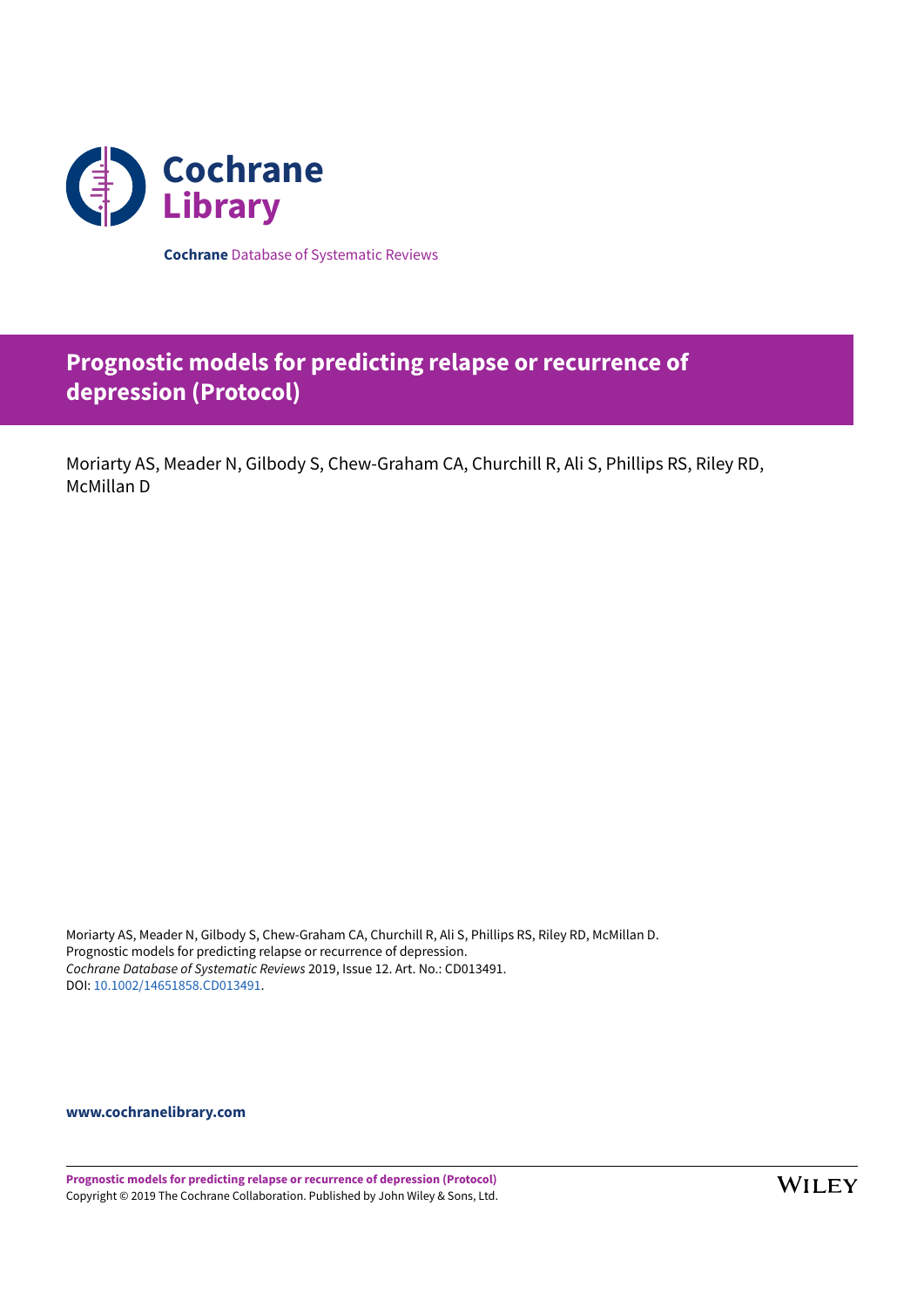

Trusted evidence.<br>Informed decisions.<br>Better health.

# TABLE OF CONTENTS

| HEADER                   |   |
|--------------------------|---|
| ABSTRACT                 |   |
| <b>BACKGROUND</b>        |   |
| <b>OBJECTIVES</b>        |   |
| <b>METHODS</b>           |   |
| ACKNOWLEDGEMENTS         |   |
| <b>REFERENCES</b>        | 6 |
| APPENDICES               | 6 |
| CONTRIBUTIONS OF AUTHORS |   |
|                          |   |
| SOURCES OF SUPPORT       | 8 |
|                          |   |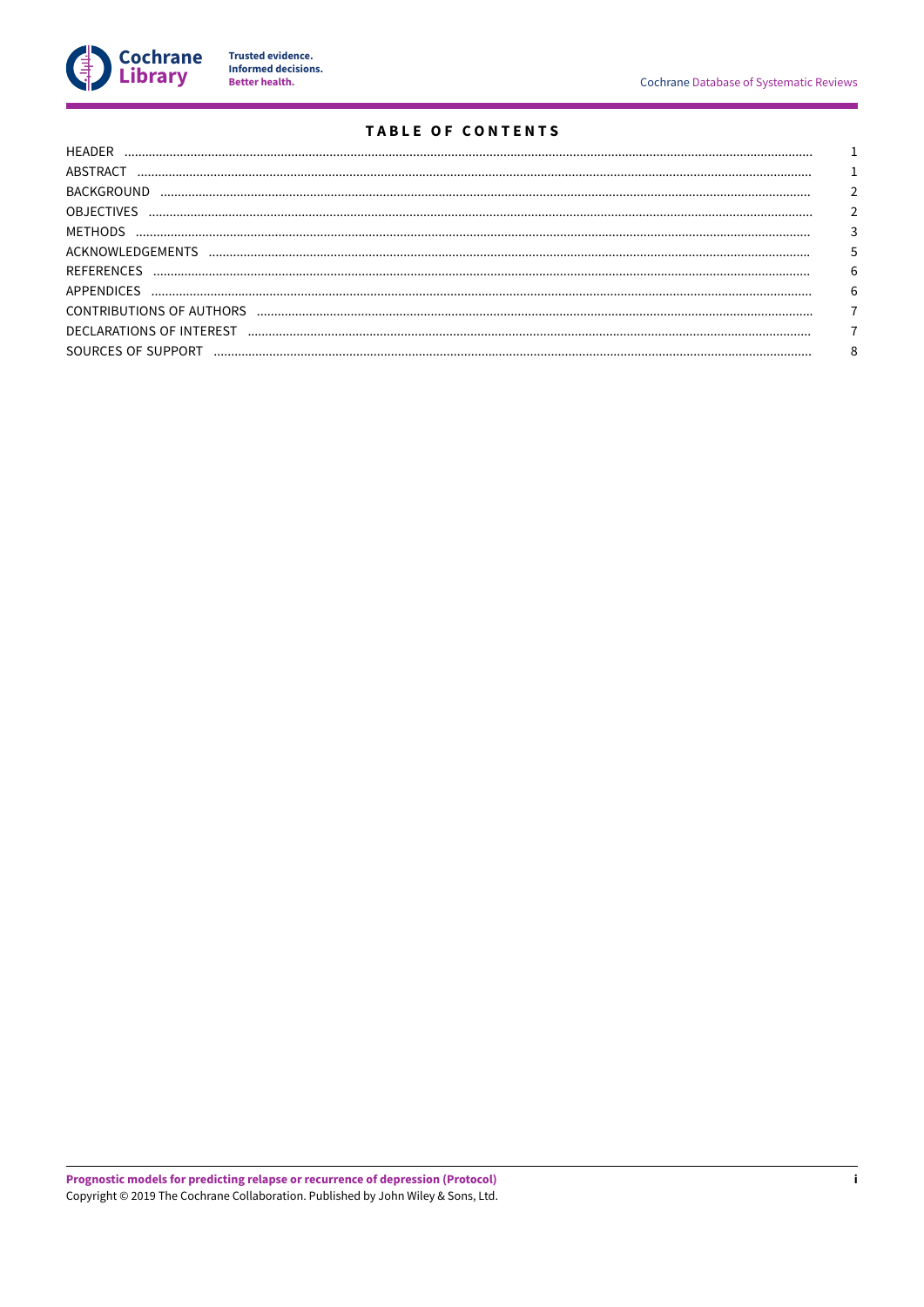

# <span id="page-2-0"></span>**[Prognosis Protocol]**

# **Prognostic models for predicting relapse or recurrence of depression**

Andrew S Moriarty<sup>1,2</sup>, Nicholas Meader<sup>3,4</sup>, Simon Gilbody<sup>1,2</sup>, Carolyn A Chew-Graham<sup>5</sup>, Rachel Churchill<sup>3,4</sup>, Shehzad Ali<sup>1,6</sup>, Robert S Phillips<sup>3</sup>, Richard D Riley<sup>5</sup>, Dean McMillan<sup>1,2</sup>

<sup>1</sup>Mental Health and Addiction Research Group, Department of Health Sciences, University of York, York, UK. <sup>2</sup>Hull York Medical School, University of York, York, UK. <sup>3</sup>Centre for Reviews and Dissemination, University of York, York, UK. <sup>4</sup>Cochrane Common Mental Disorders, University of York, York, UK. <sup>5</sup>School of Primary, Community and Social Care, Keele University, Keele, UK. <sup>6</sup>Department of Epidemiology and Biostatistics, Schulich School of Medicine & Dentistry, Western University, London, Canada

**Contact address:** Andrew S Moriarty, Mental Health and Addiction Research Group, Department of Health Sciences, University of York, York, UK. [andrew.moriarty@york.ac.uk.](mailto:andrew.moriarty@york.ac.uk)

**Editorial group:** Cochrane Common Mental Disorders Group. **Publication status and date:** New, published in Issue 12, 2019.

**Citation:** Moriarty AS, Meader N, Gilbody S, Chew-Graham CA, Churchill R, Ali S, Phillips RS, Riley RD, McMillan D. Prognostic models for predicting relapse or recurrence of depression. *Cochrane Database of Systematic Reviews* 2019, Issue 12. Art. No.: CD013491. DOI: [10.1002/14651858.CD013491](https://doi.org/10.1002%2F14651858.CD013491).

Copyright © 2019 The Cochrane Collaboration. Published by John Wiley & Sons, Ltd.

# **A B S T R A C T**

<span id="page-2-1"></span>This is a protocol for a Cochrane Review (Prognosis). The objectives are as follows:

Primary objective

To summarise the predictive performance of prognostic models developed to predict the risk of relapse, recurrence, sustained remission or recovery in adults with depression who meet criteria for remission.

Secondary objectives

- To describe the characteristics of models identified, including predictors and method of derivation (e.g. regression, machine learning, neural networks etc.).
- To review the net benefit of identified models, where this has been reported.
- To summarise the value of updating or modifying an existing prognostic model or identify whether the development of a novel prognostic model to predict relapse and recurrence in depression is required. We will make this decision through discussion involving the whole team and will be guided by risk of bias assessment and applicability of methods as well as predictive performance.

#### Investigation of sources of heterogeneity between studies

We anticipate between-study heterogeneity in model performance. Sources of heterogeneity in this case are likely to relate to population/ case mix (e.g. age of participants and multimorbidity), study setting of models (e.g. differences between models developed in primary and secondary care settings), study design (e.g. follow-up time, source of data, outcome definition and sample size). All of these could prove to be significant sources of heterogeneity in this review and we will take them into account in the event that a meta-analysis is undertaken.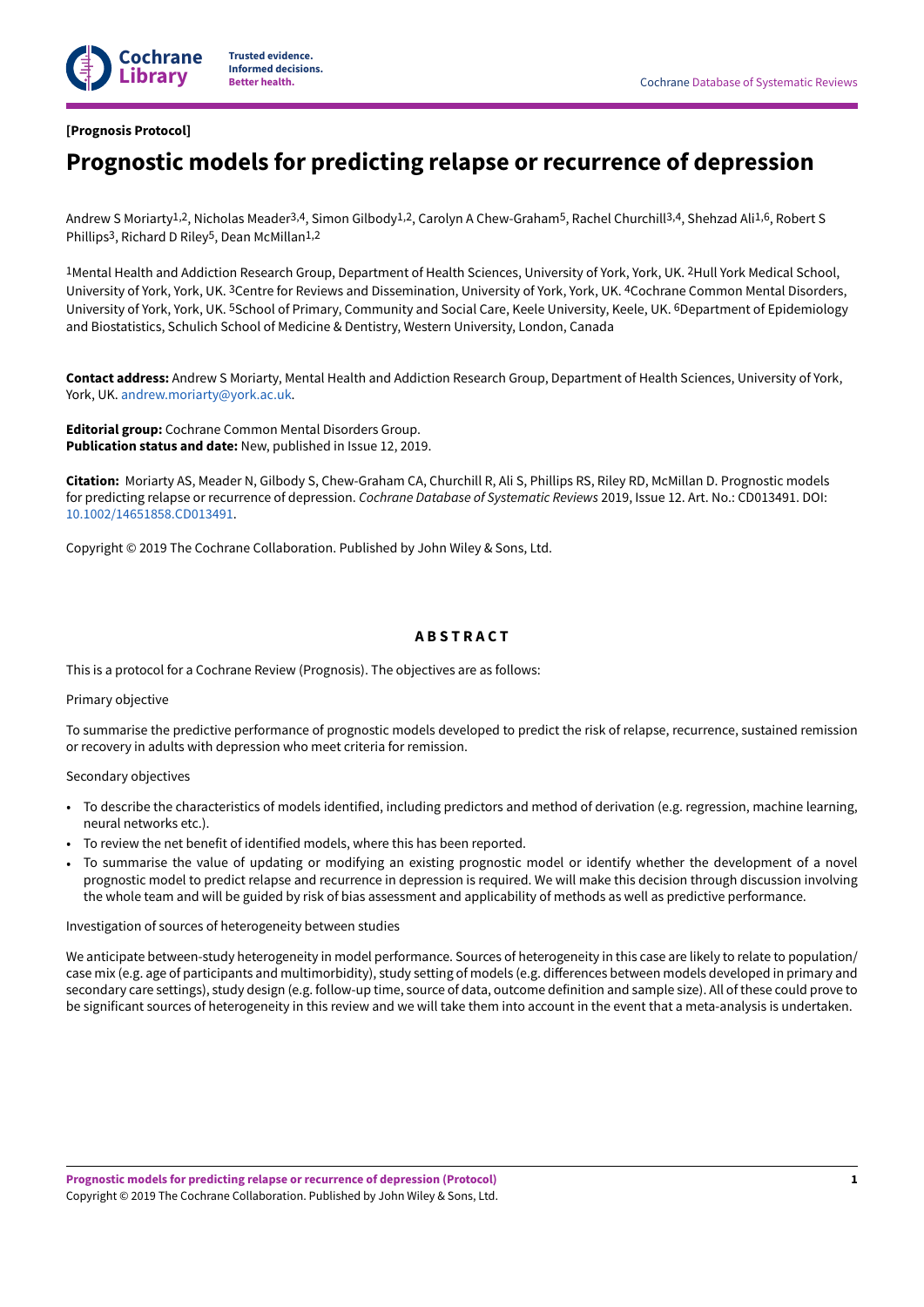

# <span id="page-3-0"></span>**B A C K G R O U N D**

# **Description of the condition**

Depression is the leading cause of disability worldwide [\(WHO 2018\)](#page-7-2). After treatment of the first episode of depression, approximately half of patients will relapse, and this risk increases for every subsequent episode (to 70% after a second episode and 90% after a third episode) [\(Ali 2017\)](#page-7-3). A recent study showed that of those who relapse, the majority (79%) do so within the first six months [\(Ali](#page-7-3) [2017](#page-7-3)).

Relapse in the context of depression has been defined as the re-emergence of depressive symptoms following some level of remission but preceding recovery and is distinguished in the literature from recurrence (the onset of a new episode of depression following an extended period of remission) [\(Beshai](#page-7-4)  $2011$ ). Remission and recovery are similarly differentiated, with remission meaning asymptomatic but still 'in episode' and recovery being defined as resolution of the underlying episode (usually after 6 to 12 months) ([Bockting](#page-7-5) 2015). 'Response' is often used to describe some improvement but not fully well (i.e. not yet achieving remission).

# **Description of the prognostic models**

Prognosis refers to future outcomes given a particular baseline condition or disease. The **Prog**nosis **Res**earch **S**trategy (PROGRESS) framework was developed in 2013 ([PROGRESS](#page-7-6) 2013), and described four main categories of prognosis research: overall prognosis; prognostic factor research; prognostic model research; and predictors of treatment effect. This review will focus on prognostic model research ([Riley](#page-7-7) 2019). A prognostic factor is a variable that is associated with an increased risk of a future outcome. A multivariable prognostic model is a way (usually a mathematical equation) of combining information about multiple prognostic factors (hence multivariable) to produce an estimate of an individual's risk of developing a particular outcome in the future [\(Riley](#page-7-7) 2019).

We will review the predictive performance, format, included predictors and net benefit of all existing prognostic models developed to predict relapse or recurrence of depression. Sustained remission can be thought of as the inverse, or opposite, of relapse; and recovery as the inverse of recurrence. Both of these hold potentially valuable prognostic information pertinent to relapse risk prediction models. We are interested, therefore, in multivariable prognostic models that have been developed to predict an individual's risk of relapse, recurrence, sustained remission or recovery in depression. The starting point for prognostication is when a patient with depression has responded to treatment and meets criteria for remission. The included models must have been developed with the intention of providing individualised risk predictions and we will exclude papers reporting multivariable models not intended for this purpose.

# **Health outcomes**

Relapse or recurrence of depression, and sustained remission or recovery from depression, all as defined by authors of individual studies.

## **Why it is important to do this review**

There is evidence to suggest that the severity of depression and resistance to treatment increases with each successive episode [\(Kendler](#page-7-8) 2000), so there are potential benefits of intervening to prevent relapse. Reliable prediction of individuals' risk of relapse and recurrence would enable more efficient allocation, in practice, of interventions to prevent relapse. The strongest prognostic factors associated with increased risk of relapse and recurrence of depression are childhood maltreatment, history of recurrent depression and presence of residual symptoms. Comorbid anxiety, rumination, neuroticism and age of onset have also been associated with increased risk of relapse or recurrence [\(Buckman 2018\)](#page-7-9).

While a single prognostic factor can give an estimate of overall prognosis, combining several prognostic factors within the same model usually results in better individualised risk predictions. A systematic review of existing prognostic models for the intended population, outcome and setting and their performance is a recommended first step in the development of a novel prognostic model. If an existing model performs satisfactorily, adjusting this for the intended population and externally validating the model is likely to be a better use of resources than developing a model from the beginning [\(Riley](#page-7-7) 2019).

The predictive performance of a prognostic model can be measured in several ways which include: overall measures of model fit (for example  $\mathbb{R}^2$ , which measures explained variation for models with continuous outcomes, or generalizations of  $R<sup>2</sup>$  for models with binary or time-to-event outcomes); calibration (which measures the extent to which risk predictions and observed outcomes are in agreement); and discrimination (the model's ability to separate patients who develop the outcome of interest and those who do not, usually measured using the Concordance (C-) statistic or area under the curve (AUC). A C-statistic of 1 indicates that a model has perfect discrimination while a C-statistic of 0.5 means that the model performs no better than chance) [\(Riley](#page-7-7) 2019).

There have been some attempts to derive and validate prognostic models to predict depression-related outcomes. Existing prognostic models for depression outcomes include a model (the Depression Outcomes Calculator-Six Items, (DOC-6©)) to predict remission (C-statistic (AUC) of 0.62 (95% CI 0.57 to 0.66)) or persistent depressive symptoms (C-statistic (AUC) of 0.67 (95% CI 0.61 to 0.72)) at 6 months' post-diagnosis ([Angstman](#page-7-10) 2017); to predict persistent symptoms at 6 months (C-statistic not reported;  $R<sup>2</sup>$  of 0.40 in development sample and 0.27 in validation sample) [\(Rubenstein](#page-7-11) 2007); and to predict onset of depression in nondepressed general practice attendees (C-statistic of 0.79 (95% CI 0.77 to 0.81)) ([King 2010\)](#page-7-12). In a scoping review, only one model was identified to predict risk of recurrence of depression over three years (C-statistic of 0.72 on external validation) ([Wang](#page-7-13) 2014). There has been no systematic review to identify all such models.

# <span id="page-3-1"></span>**O B J E C T I V E S**

# **Primary objective**

To summarise the predictive performance of prognostic models developed to predict the risk of relapse, recurrence, sustained remission or recovery in adults with depression who meet criteria for remission.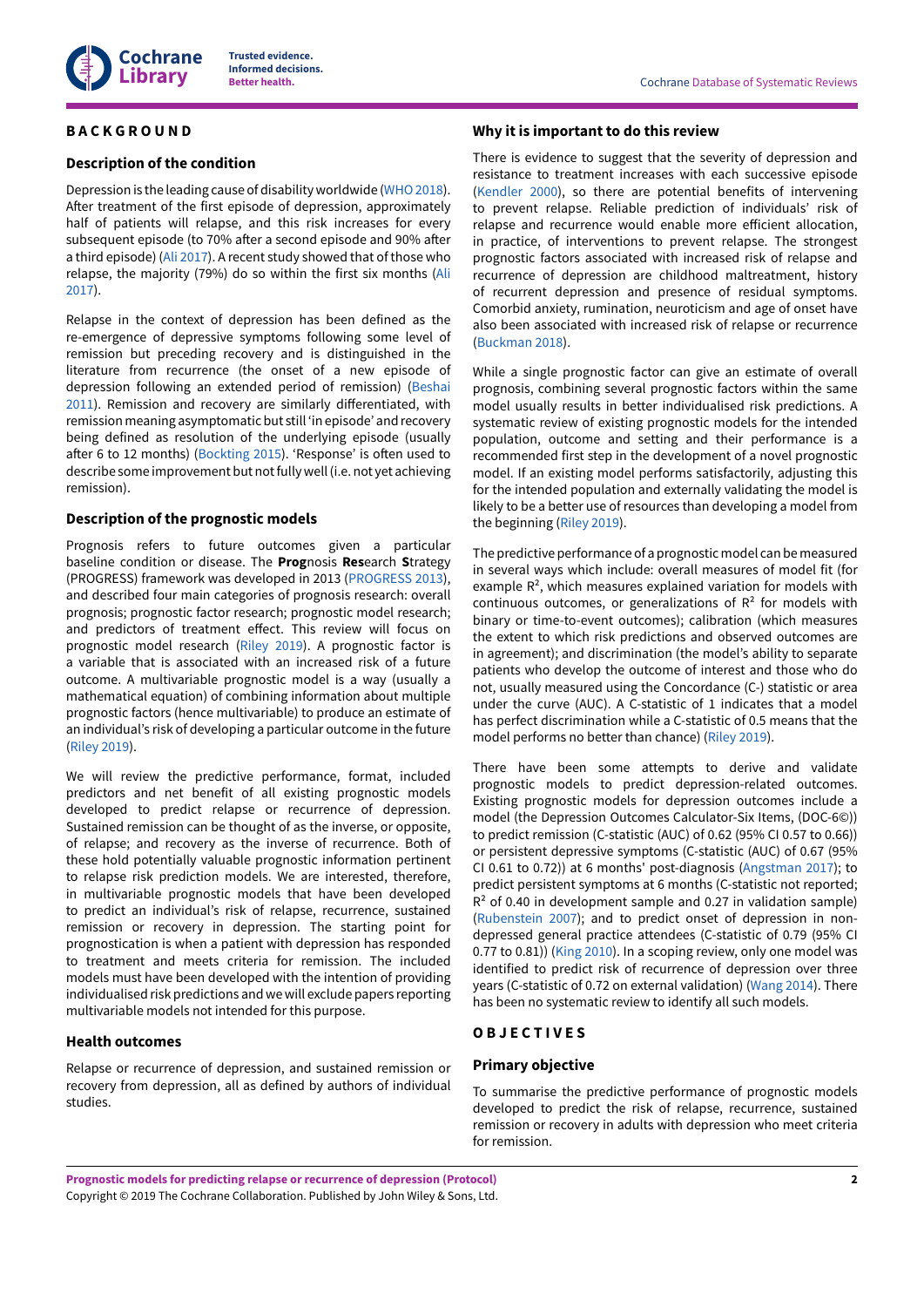# **Secondary objectives**

- To describe the characteristics of models identified, including predictors and method of derivation (e.g. regression, machine learning, neural networks etc.).
- To review the net benefit of identified models, where this has been reported.
- To summarise the value of updating or modifying an existing prognostic model or identify whether the development of a novel prognostic model to predict relapse and recurrence in depression is required. We will make this decision through discussion involving the whole team and will be guided by risk of bias assessment and applicability of methods as well as predictive performance.

# **Investigation of sources of heterogeneity between studies**

We anticipate between-study heterogeneity in model performance. Sources of heterogeneity in this case are likely to relate to population/case mix (e.g. age of participants and multimorbidity), study setting of models (e.g. differences between models developed in primary and secondary care settings), study design (e.g. follow-up time, source of data, outcome definition and sample size). All of these could prove to be significant sources of heterogeneity in this review and we will take them into account in the event that a meta-analysis is undertaken.

# <span id="page-4-0"></span>**M E T H O D S**

# **Criteria for considering studies for this review**

The eligibility criteria required for studies to be included in the review will be informed by the following PICOTS criteria.

- Population adult patients (18 years and over) diagnosed with depression and meeting criteria for remission.
- Index model  $-$  all prognostic models predicting relapse, recurrence, sustained remission or recovery in patients with depression.
- Comparator there is no comparator in this review.
- Outcome(s) relapse, recurrence, sustained remission or recovery in depression.We will accept and clearly document any definition.
- Timing our pre-specified start-point is the point at which a patient has responded to treatment and is identified as meeting criteria for remission. The end-points are those described under 'Outcome(s)' over any time period.
- Setting any setting (primary, secondary or community care). We will include models developed for participants from high-, medium- or low-income countries.

# **Types of studies**

We will include all model development and validation (internal and external) studies, including those that update existing models. If a sufficient number of external validation studies exist for a particular model, we will perform a meta-analysis to provide a quantitative summary of that model's predictive performance. We will report a qualitative description of the rationale, methods and outcome of studies that aimed to update an existing model and we will treat updated models as separate models for the purposes of meta-analysis. We expect the majority of studies to be cohort

studies (both prospective and retrospective; and most likely to include prognosis studies based on registries and on cohorts from randomised controlled trial data). We will include other types of studies if they meet the other inclusion criteria. Reports of impact assessments of prognostic models (e.g. in randomised trials) will not be included in this review, as these studies require different methodology.

#### **Targeted population**

Adult patients (18 years and over) who have been diagnosed with (by validated diagnostic tool or diagnostic interview) and treated for depression and now meeting criteria for remission. We will exclude models developed in populations with co-morbid severe mental illness (for example, schizophrenia and bipolar affective disorder) as these patients will typically receive more intensive psychiatric input and results would be less generalizable. Children with depressive disorders are treated in very different settings with different practitioners and follow-up schedules and may have meaningfully different predictors than independent adult patients. We will include older adults, although we will be mindful that multimorbidity may impact on depression outcomes in this population more so than in a general adult population.

## **Types of prognostic models**

All multivariable prognostic models developed to predict the risk of relapse, recurrence, sustained remission or recovery in individuals with depression who have entered remission. We will not include models that predict sustained depressive symptoms as these models require a different population (i.e. those who have been diagnosed as depressed rather than those with depression who have subsequently entered remission). We are interested in all multivariate models, whether they were developed to guide therapeutic decision-making or for any other purpose. They must have been developed with this intention of providing individual risk predictions, and not for other purposes (e.g. to quantify the adjusted effect of a prognostic factor). Metrics for discrimination or calibration (or both) should be reported.

#### **Types of outcomes to be predicted**

Relapse, recurrence, sustained remission or recovery in depression over any time period. We will accept all definitions.

# **Search methods for identification of studies**

#### **Electronic searches**

An Information Specialist will conduct searches on the following bibliographic databases using relevant subject headings (controlled vocabularies) and search syntax, appropriate to each resource. The search strategies will be designed to identify prognostic models developed to predict the risk of relapse, recurrence, sustained remission or recovery in adults with (unipolar) depression who have entered remission.

- Ovid MEDLINE (1946 onwards) [\(Appendix 1](#page-7-14));
- Ovid Embase (1980 onwards);
- Ovid PsycINFO (1806 onwards);
- Cochrane Library (current issue);
- Web of Science (1900 onwards).

We will not request any restrictions on date, language or publication status be applied to the searches. We will screen the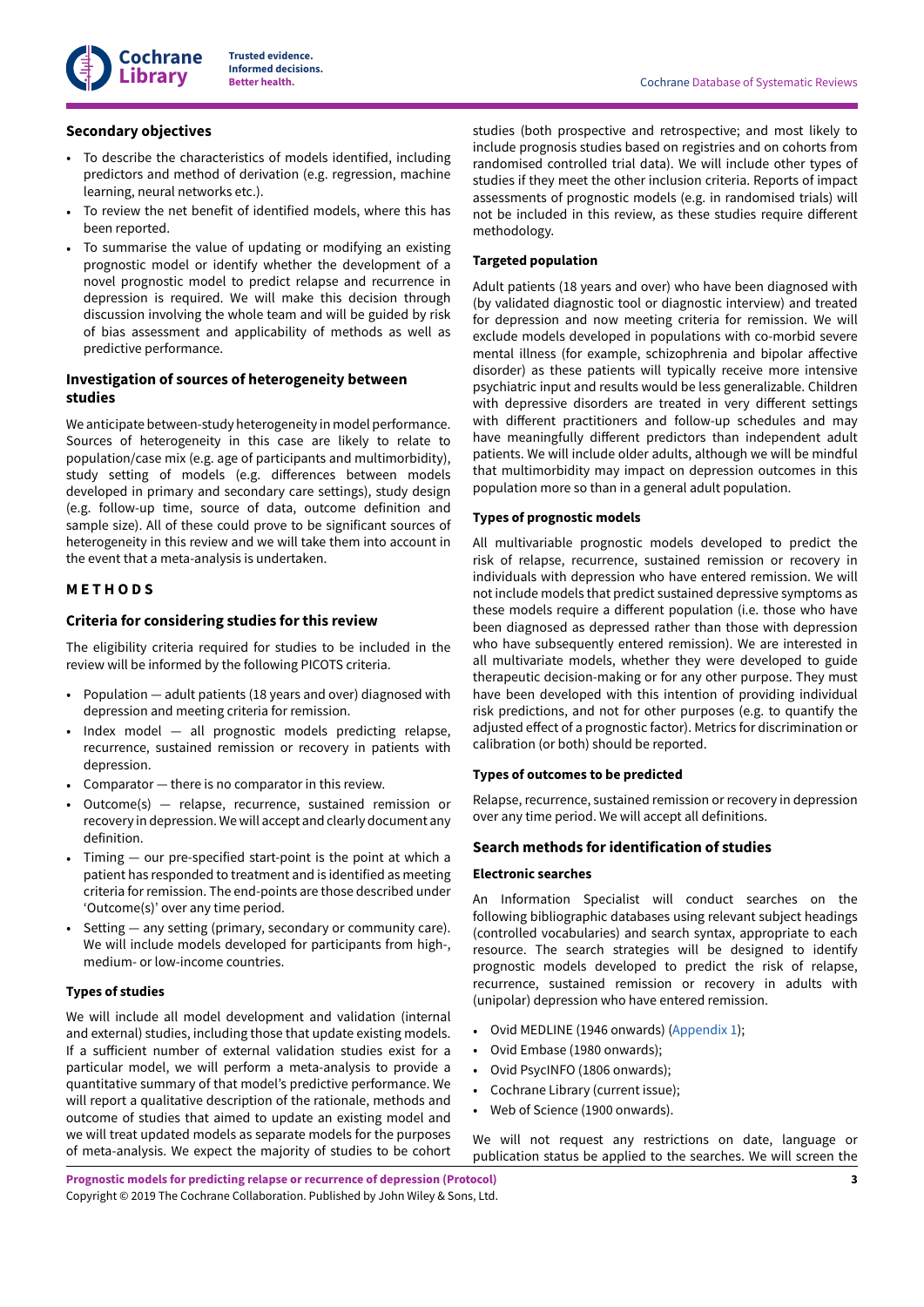results of the MEDLINE search in the first instance to help increase the precision of the search for the target population. We will also consider the sensitivity and specificity of the prognostic models filter at this point.

The Information Specialist will search forretraction statements and errata once we have selected the included studies and will rerun all searches close to publication ifthe initial search date is greaterthan 12 months.

#### **Searching other resources**

The Information Specialist will search the following sources of grey literature (primarily for dissertations and theses).

- Open Grey ([www.opengrey.eu\)](http://www.opengrey.eu/);
- ProQuest Dissertations & Theses Global ([www.proquest.com/](http://www.proquest.com/products-services/pqdtglobal.html) [products-services/pqdtglobal.html\)](http://www.proquest.com/products-services/pqdtglobal.html);
- DART-Europe E-theses Portal ([www.dart-europe.eu](http://www.dart-europe.eu/));
- EThOS the British Libraries e-theses online service ([ethos.bl.uk\)](http://ethos.bl.uk/);
- Open Access Theses and Dissertations [\(oatd.org](http://oatd.org)).

#### *Reference lists*

We will check the reference lists of all relevant study reports and the Information Specialist will conduct a forward citation search on the Web of Science and Google Scholar, to identify additional studies missed from the original electronic searches (e.g. unpublished or in-press citations).

#### *Personal communication*

We will contact authors and subject experts for information on unpublished or ongoing studies, or to request additional data.

# **Data collection**

### **Selection of studies**

Two independent reviewers will review the titles and abstracts of studies identified by the search strategy and full texts obtained for studies potentially meeting the inclusion criteria. The two reviewers will resolve uncertainty or disagreement through discussion or, if necessary, by referral to a third researcher.

#### **Data extraction and management**

Two independent reviewers will conduct the data extraction (ASM and NM). The **Ch**ecklist for Critical **A**ppraisal and Data Extraction for Systematic **R**eviews of Prediction **M**odelling **S**tudies (CHARMS) has been developed to guide data extraction in systematic reviews of prognostic models and we will use it for this review. Data to be extracted are:

- method of depression diagnosis;
- year of patient recruitment and follow-up;
- setting:
- source of data:
- participants' characteristics;
- study design;
- definition of relapse and recurrence;
- information on number and type of candidate predictors;
- sample size;
- number of events;
- missing data;
- model development (e.g. logistic regression, Cox regression, machine learning, neural network) and any adjustment for model overfitting (e.g. using penalisation or shrinkage techniques);
- model performance (calibration, discrimination and classification measures), including optimism-adjusted estimates in the development data;
- model evaluation (method used, whether internal and external validation was done, model updating in case of poor validation); and
- results: interpretation and discussion of generalizability, strengths and weaknesses

We will also collect information on how the model was presented (risk chart, nomogram, full regression formula) and whether it is possible to use a model based on the information presented in the article. Where measures of predictive performance are not available directly, we will extract these with reference to recent guidance [\(Debray](#page-7-15) 2018).

### **Assessment of risk of bias in included studies**

Two independent reviewers will assess risk of bias using the **P**rediction model **r**isk**o**f **b**ias **as**sessment **t**ool (PROBAST), which assesses risk of bias over four domains, as well as applicability [\(Riley](#page-7-7) 2019; Wolff 2019).

- Participants: appropriate data sources and inclusion/exclusion criteria.
- Predictors: which should be defined and assessed in a similar way for all participants, assessed without knowledge of outcomes and available at the time at which the model is intended for use.
- Outcomes: determined appropriately, pre-specified, predictors should be excluded from outcome definition, defined and determined in a similar way for all participants, determined without knowledge of predictors, and appropriate time interval between predictor assessment and outcome determination.
- Analysis: reasonable number of participants with the outcome, appropriate handling of continuous and categorical predictors, all enrolled participants should be included in the analysis, missing data handled appropriately, relevant model performance measures handled appropriately, overfitting and optimism in performance accounted for and predictors and assigned weights in the final model should correspond to results from multivariable analysis.

#### **Measures of association or predictive performance measures to be extracted**

We will extract information about the models' predictive performance, in terms of discrimination (C-statistic, area under the curve) and calibration (calibration slope, OE ratio, calibration plots), and net benefit measures.

#### **Dealing with missing data**

When performance measures (such as C-statistic, OE ratio) are not reported in the paper, we will contact authors. If we are unable to obtain the required data, we will use standard methods and formulae described by Debray and colleagues to estimate the O:E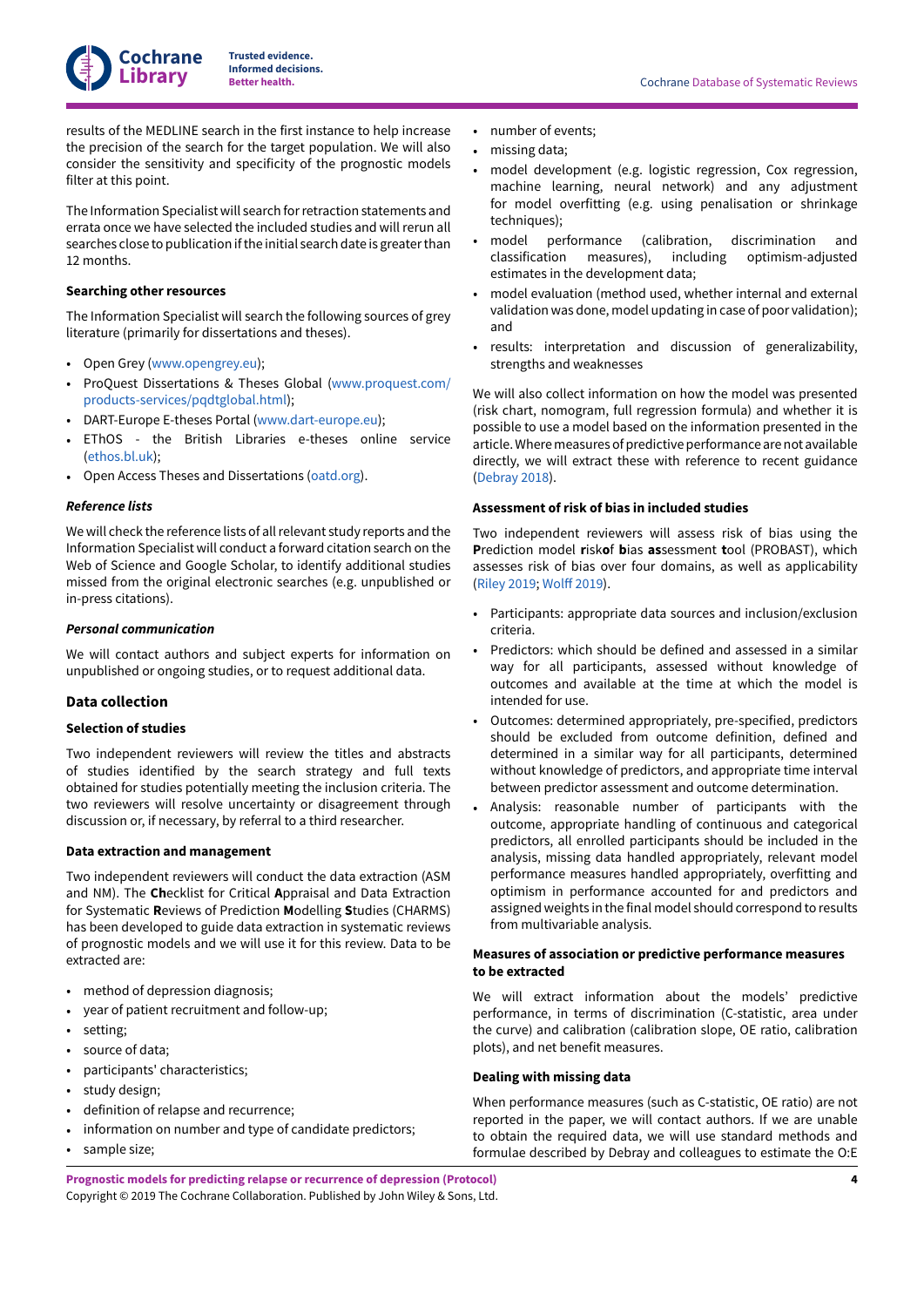ratio and C-statistic and associated standard errors [\(Debray](#page-7-17) 2017). If this is not possible due to limited data, we will explore the impact of missing data in a sensitivity analysis.

# **Assessment of heterogeneity**

Reviews of prognostic studies often have to deal with a substantial amount of heterogeneity. We will assess the impact of heterogeneity in predictive performance across validation studies, by calculating prediction intervals which provide a range for the potential performance of a model in a new validation study ([Debray](#page-7-17) [2017](#page-7-17)). We will also calculate  $I^2$  and Tau<sup>2</sup> statistics. We will extract performance in subgroups if reported.

If there are sufficient data (a minimum of 10 studies), we will investigate potential sources of heterogeneity using metaregression with the transformed summary estimate of model performance (e.g. logit C-statistic or log O:E ratio) as a dependent variable and study-level covariates (population/case-mix (age of participants and multimorbidity), study setting of models (primary and secondary care settings) and study design (follow-up time, source of data, outcome definition and sample size) as explanatory variables.

# **Data synthesis**

# **Data synthesis and meta-analysis approaches**

We will initially complete a narrative data synthesis, reporting the performance of individual prognostic models. Data are likely to be highly heterogeneous; therefore, if we identify a sufficient number of high-quality studies externally validating the same model, a random-effects meta-analysis will be performed, aiming to summarise the performance of that model. If possible we will pool information about each model's discrimination (using C-statistic or equivalent), calibration (using calibration slope, calibration-in-the-large; and ratio of observed (O) to expected (E) events (O:E ratio)) and equivalents from time-to-event models (e.g. Harrell's C-statistic, calibration slope, D statistic, O:E at each time point). For each performance measure separately, we will use a random-effects meta-analysis model with transformed performance measures (logit C-statistic and log O:E ratio) to produce a summary result (with 95% confidence intervals (CIs)) that quantifies the average performance across studies. To better account for the uncertainty in the estimated between-study heterogeneity, we will use the restricted maximum likelihood (REML) estimation, with 95% CIs for the summary (average) performance of a model, derived using the Hartung-Knapp-Sidik-Jonkmann method, as recommended by [Debray](#page-7-17) 2017 and [Langan](#page-7-18) [2018](#page-7-18).

#### **Subgroup analysis and investigation of heterogeneity**

We will investigate for potential sources of heterogeneity using meta-regression with the transformed summary estimate of model performance (e.g. logit C-statistic or log O:E ratio) as a dependent variable and study level characteristics as explanatory variables (see above). This will only be possible if there are a sufficient number of studies (usually 10 or more). We will evaluate the impact of risk of bias by doing analyses only of those studies assessed to be low risk of bias.

# **Sensitivity analysis**

To explore the differences in model performance between primary and secondary care patients we will perform sensitivity analysis, looking at the impact of excluding secondary care patients on model performance. We will also examine effects of missing data and multimorbidity here if applicable.

#### **Conclusions and summary of findings**

We will use the summary of findings to highlight the better performing models and next steps for their comparison, extension or implementation. We will consider the benefits of updating and/or externally validating an existing model with sufficiently reasonable performance, low risk of bias and acceptable applicability or we will develop a novel model for validation and impact assessment in a primary care cohort.

# <span id="page-6-0"></span>**A C K N O W L E D G E M E N T S**

We thank the Cochrane Prognosis Methods Group for providing guidance during protocol development; and the editorial team of the Cochrane Common Mental Disorders (CCMD) Group including Jessica Hendon (Managing Editor) and Sarah Dawson (Information Specialist) who helped develop the search strategies.

The authors and the CCMD Editorial Team are grateful to the following peer reviewers for their time and comments: Johanna Damen (Cochrane Prognosis Methods Group), Christopher Dowrick, Karen Morley and Abhijna Vithal Yergolkar. They would also like to thank Cochrane Copy Edit Support for the team's help.

The National Institute for Health Research (NIHR) is the largest single funder of the CCMD Group.

Andrew Moriarty is funded by a NIHR Doctoral Research Fellowship for this research project. This publication presents independent research funded by the NIHR. The views expressed are those of the authors and not necessarily those of the NHS, the NIHR or the Department of Health and Social Care.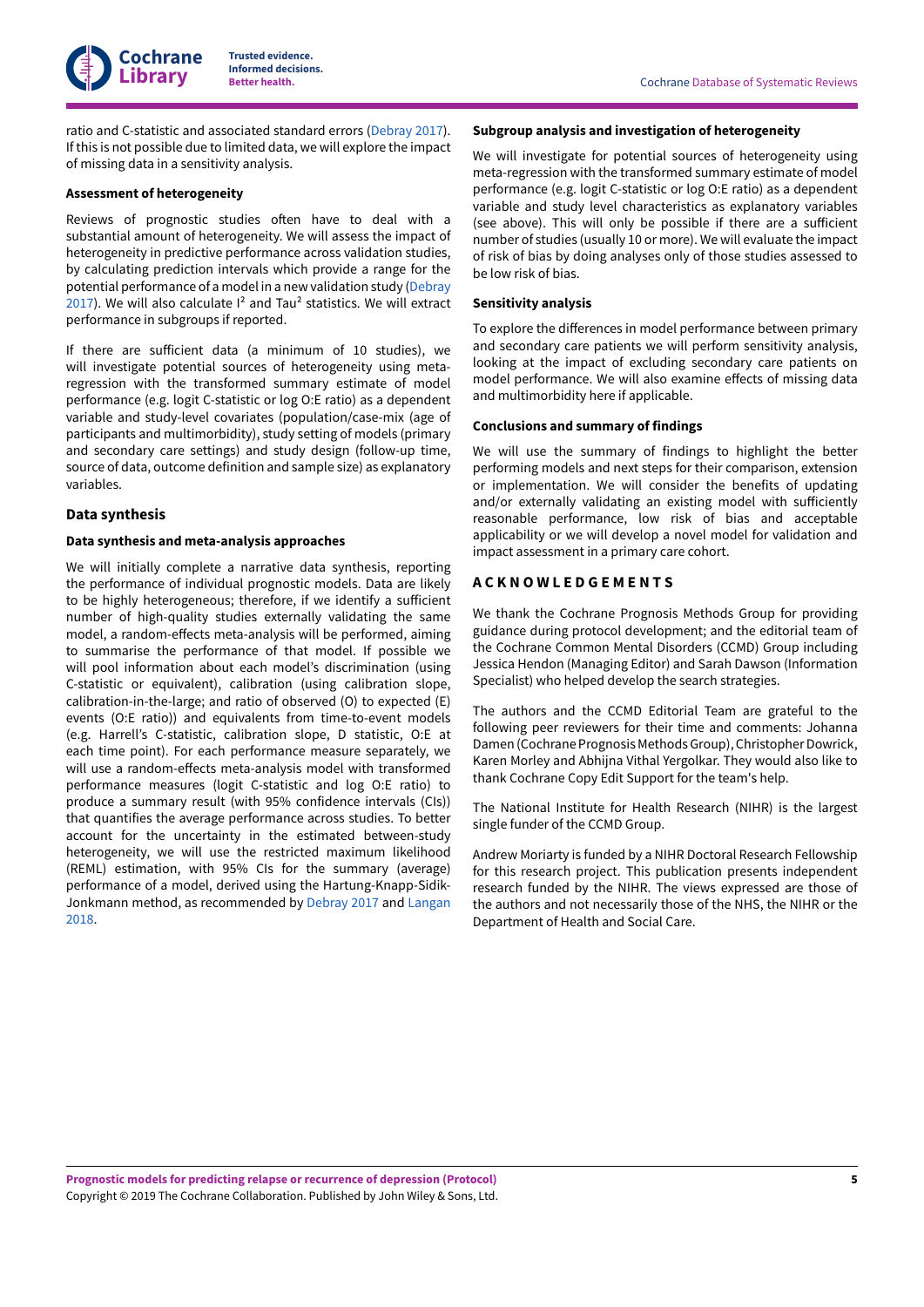

# **REFERENCES**

# <span id="page-7-0"></span>**Additional references**

# <span id="page-7-3"></span>**Ali 2017**

Ali S, Rhodes L, Moreea O, McMillan D, Gilbody S, Leach C, et al. How durable is the effect of low intensity CBT for depression and anxiety? Remission and relapse in a longitudinal cohort study. *Behaviour Research and Therapy* 2017;**94**:1-8.

#### <span id="page-7-10"></span>**Angstman 2017**

Angstman KB, Garrison GM, Gonzalez CA, Cozine DW, Cozine EW, Katzelnick DJ. Prediction of primary care depression outcomes at six months: validation of DOC-6. *Journal of the American Board of Family Medicine* 2017;**30**(3):281-7.

#### <span id="page-7-4"></span>**Beshai 2011**

Beshai S, Dobson KS, Bockting CLH, Quigley L. Relapse and recurrence prevention in depression: current research and future prospects. *Clinical Psychology Review* 2011;**31**(8):1349-60.

#### <span id="page-7-5"></span>**Bockting 2015**

Bockting CL, Hollon SD, Jarrett RB, Kuyken W, Dobson K. A lifetime approach to major depressive disorder: The contributions of psychological interventions in preventing relapse and recurrence. *Clinical Psychology Review* 2015;**41**:16e26.

#### <span id="page-7-9"></span>**Buckman 2018**

Buckman JE, Underwood A, Clarke K, Saunders R, Hollon SD, Fearon P, et al. Risk factors for relapse and recurrence of depression in adults and how they operate: A four-phase systematic review and meta-synthesis. *Clinical Psychology Review* 2018;**64**:13-38.

#### <span id="page-7-17"></span>**Debray 2017**

Debray TP, Damen JA, Snell KI, Ensor J, Hooft L, Reitsma JB, et al. A guide to systematic review and meta-analysis of prediction model performance. *BMJ* 2017;**356**:i6460.

#### <span id="page-7-15"></span>**Debray 2018**

Debray TP, Damen JA, Riley RD, Snell K, Reitsma JB, Hooft L, et al. A framework for meta-analysis of prediction model studies with binary and time-to-event outcomes. Statistical Methods in Medical Research 2018 July 23 [Epub ahead of print]. [DOI: [doi.org/10.1177/0962280218785504](https://doi.org/doi.org%2F10.1177%2F0962280218785504)]

## <span id="page-7-8"></span>**Kendler 2000**

Kendler KS, Thornton LM, Gardner CO. Stressful life events and previous episodes in the etiology of major depression. *American Journal of Psychiatry* 2000;**157**(8):1243-51.

#### <span id="page-7-12"></span>**King 2010**

King, Walker C, Levy G, Bottomley C, Royston P, Weivh S, et al. Development and validation of an international risk prediction algorithm for episodes of major depression in general practice attendees. *Archives of General Psychiatry* 2010;**65**(12):1368-77.

#### <span id="page-7-18"></span>**Langan 2018**

Langan D, Simmonds M. A comparison of heterogeneity variance estimators in simulated random - effects meta analyses. *Research Synthesis Methods* 2019;**10**(1):83-98.

# <span id="page-7-6"></span>**PROGRESS 2013**

MRC PROGnosis RESearch Strategy (PROGRESS) Partnership. PROGRESS series: a framework for prognosis research; 2013. Available at www.progress-partnership.org.

#### <span id="page-7-7"></span>**Riley 2019**

Riley RD, van der Windt DPC, Moons K. Prognosis research in healthcare: concepts, methods, and impact. First Edition. Oxford University Press, 2019.

# <span id="page-7-11"></span>**Rubenstein 2007**

Rubenstein LV, Rayburn NR, Keeler EB, Ford DE, Rost KM, Sherbourne CD. Predicting outcomes of primary care patients with major depression: development of a depression prognosis index. *Psychiatric Services* 2007;**58**(8):1049-56.

#### <span id="page-7-13"></span>**Wang 2014**

Wang JL, Patten S, Sareen J, Bolton J, Schmitz N, MacQueen G. Development and validation of a prediction algorithm for use by health professionals in prediction of recurrence of major depression. *Depression and Anxiety* 2014;**31**(5):451-7.

## <span id="page-7-2"></span>**WHO 2018**

World Health Organization. Depression. Available at www.who.int/news-room/fact-sheets/detail/depression.

#### <span id="page-7-16"></span>**Wolff 2019**

Wolff RF, Moons KGM, Riley RD, Whiting PF, Westwood M, Collins GS, et al. PROBAST: A tool to assess the risk of bias and applicability of prediction model studies. *Annals of Internal Medicine* 2019;**170**(1):51.

# <span id="page-7-1"></span>**A P P E N D I C E S**

#### <span id="page-7-14"></span>**Appendix 1. Database searches**

Ovid MEDLINE® and Epub Ahead of Print, In-Process & Other Non-Indexed Citations and Daily <1946 onwards> Search Strategy:

-------------------------------------------------------------------------------- DEPRESSION/ (110341) DEPRESSIVE DISORDER/ (70786) DEPRESSIVE DISORDER, MAJOR/ (28163)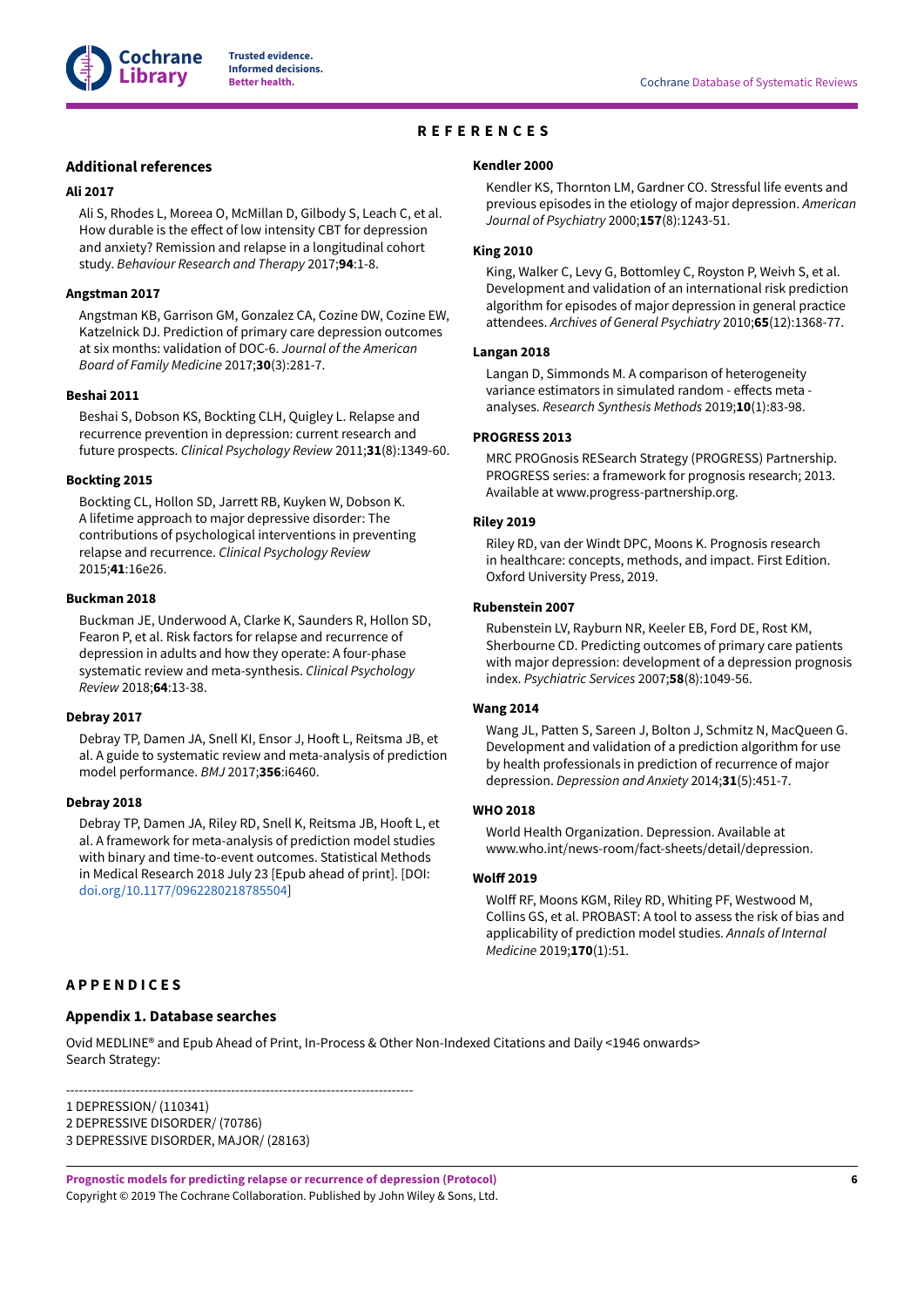

4 DEPRESSION, POSTPARTUM/ (5084)

5 DEPRESSIVE DISORDER, TREATMENT-RESISTANT/ (1064)

6 (depress\* adj3 (acute or clinical\* or diagnos\* or disorder\* or major or unipolar or illness or scale\* or score\* or adult\* or patient\* or participant\* or people or inpatient\* or in-patient\* or outpatient\* or out-patient\*)).ti,ab,kf. (151900)

7 (depress\* and (Beck\* or BDI\* or DSM\* or (Statistical Manual adj2 Mental Disorders) or Hamilton or HAM-D or HAMD or MADRS or (International Classification adj2 Disease?) or ICD-10 or ICD10 or ICD-9 or ICD9 or PHQ-9 or PHQ9 or patient health questionnaire or GDS or EPDS)).ab. (47514)

8 "with depressi\*".ab. (24930)

9 (depressi\* or depressed).ti. (136381)

10 (depress\* adj3 (postnatal\* or post-natal\* or postpartum\* or post-partum\* or pregnan\*)).ti,ab,kf. (7938)

11 (depress\* adj3 (refractor\* or resistan\* or chronic\* or persist\*)).ti,ab,kf. (11607)

12 (depress\* and ((antidepress\* or anti-depress\* or SSRI\* or SNRI\* or serotonin or medication\* or psychotropic or treatment\*) adj2 (fail\* or no\* respon\* or nonrespon\* or non-respon\* or unrespon\* or un-respon\*))).ti,ab,kf. (1516)

13 or/1-12 (293144)

14 (recurr\* or relaps\* or remiss\* or remitt\*).ti,ab,kf,hw. (885726)

15 13 and 14 (20248)

16 ((recurr\* or reoccur\* or re-occur\* or new episode or another episode or relaps\* or re-emerg\* or resurg\* or re-surg\* or reappear\* or reappear\* or flare-up) adj5 depress\*).ti,ab,kf. (5741)

17 ((remiss\* or remitt\* or recover\*) adj5 depress\*).ti,ab,kf. (6268)

18 or/15-17 (23629)

19 (Prognosis/ or Decision Support Techniques/) and (Algorithms/ or Logistic Models/ or Risk Assessment/) (44253)

20 ((prognos\* or predict\* or decision\*) and (algorithm? or model\* or rule? or risk? or outcome?)).ti,kf,hw. (400284)

21 ((prognos\* or predict\* or decision\*) adj3 (algorith? or model\* or rule? or risk? or outcome?)).ab. (244497)

22 clinical prediction.mp. (2467)

23 ((prognos\* or predict\* or decision\*) and (history or variable\* or criteria or scor\* or characteristic\* orfinding\* orfactor\*)).ti,kf,hw.(316814)

24 ((prognos\* or predict\* or decision\*) adj3 (history or variable\* or criteria or scor\* or characteristic\* or finding\* or factor\*)).ab. (230941)

25 or/19-24 (818040)

26 18 and 25 (2404)

27 (exp animals/ or exp models, animal/) not humans.sh. (4602276)

28 (mice or mouse or murine or rat or rats or rodent\* or animal model\*).ti. (1408830)

29 26 not (27 or 28) (2399)

30 (comment or letter or editorial or news).sh. (1925773)

31 29 not 30 (2388)

--------------------------------------------------------------------------------

# <span id="page-8-0"></span>**C O N T R I B U T I O N S O F A U T H O R S**

ASM: lead author of the protocol. Contributed to the conception of the review. Wrote the first draft of the protocol and response to peer review.

NM: commented on the background and contributed to the methodology of the protocol.

SG: contributed to the conception of the review and the background and methodology of the protocol.

CCG: contributed to the conception of the review and the background and methodology of the protocol.

RC: commented on the background and contributed to the methodology of the protocol.

SA: contributed to the conception of the review and the background and methodology of the protocol.

RSP: commented on the background and contributed to the methodology of the protocol.

RDR: contributed to the methodology of the protocol.

DM: contributed to the conception of the review and the background and methodology of the protocol.

# <span id="page-8-1"></span>**D E C L A R A T I O N S O F I N T E R E S T**

ASM: no conflicts of interest NM: no conflicts of interest SG: no conflicts of interest CCG: no conflicts of interest RC: leads and has responsibility for Cochrane Common Mental Disorders, which has supported parts of the review process and is largely funded by a grant from the National Institute for Health Research (NIHR) in the UK. SA: no conflicts of interest RSP: no conflicts of interest RDR:receives personal fees for statistical consultancy from the BMJ and in-house training courses, including other universities and Roche. DM: no conflicts of interest